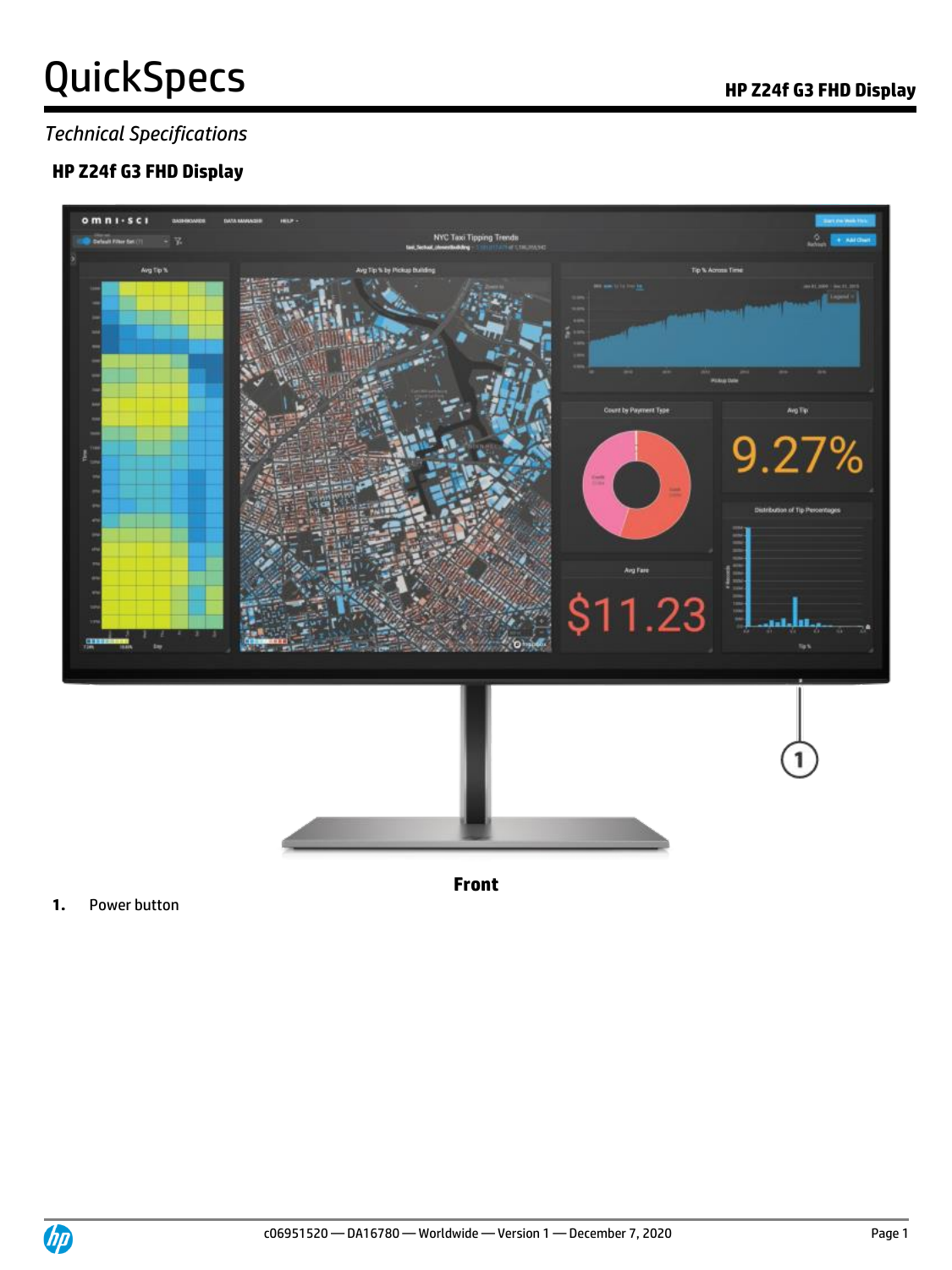## QuickSpecs **Manufature Contract Contract Contract Contract Contract Contract Contract Contract Contract Contract Contract Contract Contract Contract Contract Contract Contract Contract Contract Contract Contract Contract C**

#### *Technical Specifications*

#### **HP Z24f G3 FHD Display**



- 
- 
- **3.** Master power switch **9.** USB port
- 
- **5.** HDMI port **11.** USB port
- 

#### **Back**

- **1.** OSD control **7.** DisplayPort™ connector (out)
- **2.** Security cable slot **8.** USB Type-B port (upstream)
	-
- **4.** Power connector **10.** USB port (Battery charging 1.2)
	-
- **6.** DisplayPort™ connector **12.** USB port (Battery charging 1.2)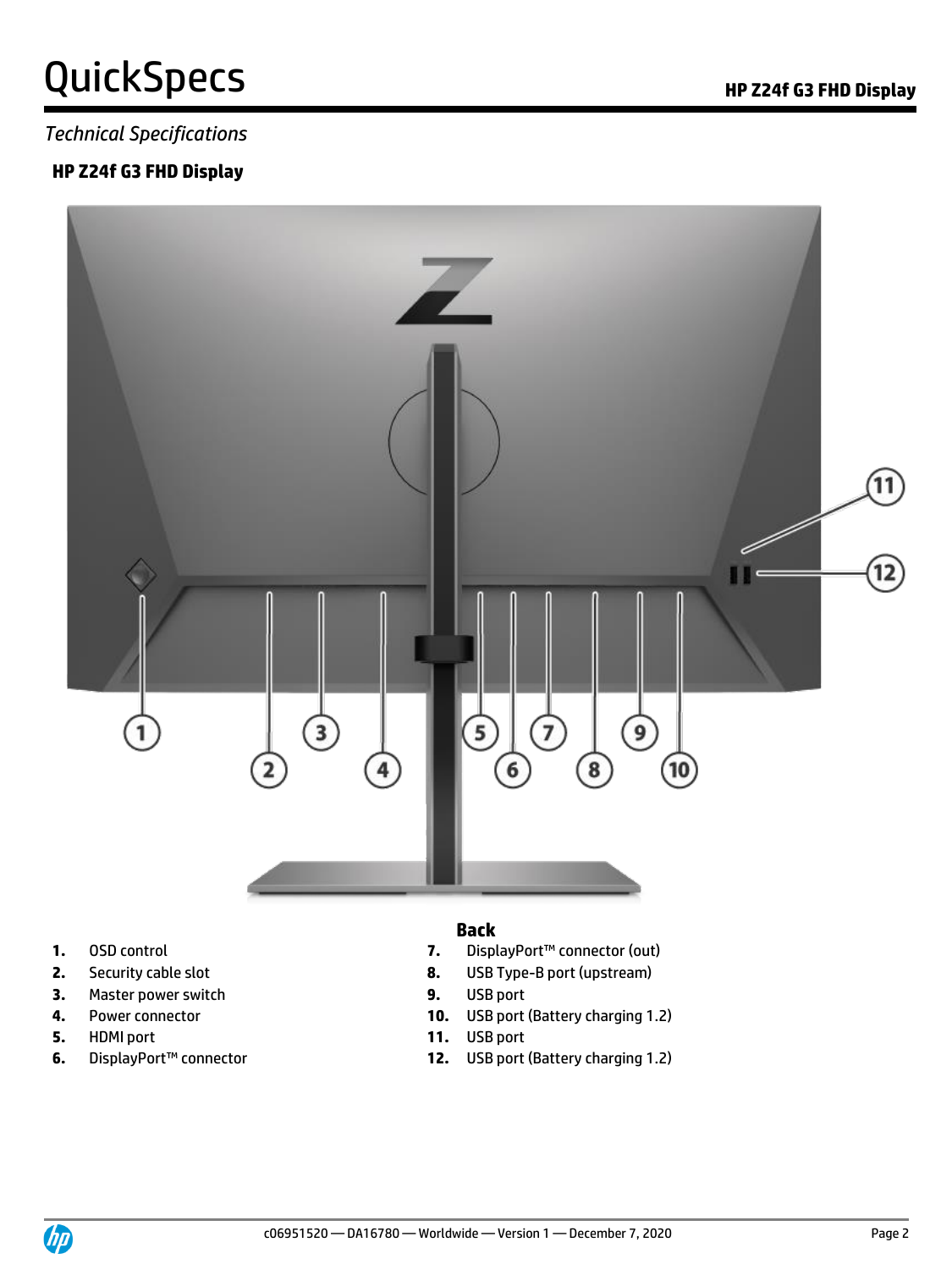### *Technical Specifications*

| <b>Panel Technology</b><br><b>IPS</b><br><b>Refresh Rate</b><br>60 Hz<br>8 bit (6 bit + FRC)<br><b>Panel Bit Depth</b><br><b>Aspect Ratio</b><br>16:9<br><b>Brightness (Typical)</b><br>300 nits |
|--------------------------------------------------------------------------------------------------------------------------------------------------------------------------------------------------|
|                                                                                                                                                                                                  |
|                                                                                                                                                                                                  |
|                                                                                                                                                                                                  |
|                                                                                                                                                                                                  |
|                                                                                                                                                                                                  |
| <b>Contrast Ratio (Static)</b><br>1000:1                                                                                                                                                         |
| <b>Dynamic Contrast Ratio</b><br>10M:1                                                                                                                                                           |
| <b>Flicker Free</b><br>Yes                                                                                                                                                                       |
| <b>Pixel Pitch</b><br>0.2745mm                                                                                                                                                                   |
| <b>93 PPI</b><br><b>Pixels Per Inch (Ppi)</b>                                                                                                                                                    |
| Backlight Lamp Life Minimum (To Half<br>40 k                                                                                                                                                     |
| <b>Brightness - In Hours)</b>                                                                                                                                                                    |
| <b>Backlight Type</b><br>Edge-lit                                                                                                                                                                |
| <b>Screen Treatment</b><br>Anti-glare                                                                                                                                                            |
| <b>Hardness</b><br>3H                                                                                                                                                                            |
| 25%<br><b>Haze</b>                                                                                                                                                                               |
| <b>Response Time (Typical)</b><br>5ms GtG (with overdrive)                                                                                                                                       |
| <b>Horizontal Viewing Angle (Typical</b><br>$178^\circ$                                                                                                                                          |
| Cr > 10                                                                                                                                                                                          |
| <b>Vertical Viewing Angle (Typical Cr&gt;10)</b><br>$178^\circ$                                                                                                                                  |
| <b>Panel Active Area (W X H)</b><br>527.04(H)*296.46(V)                                                                                                                                          |
| NOTE: Performance Specifications Represent The Typical Specifications Provided By HP's Component                                                                                                 |
| Manufacturers; Actual Performance May Vary Either Higher Or Lower.                                                                                                                               |
| <b>Color Management</b><br><b>Factory Color Calibrated</b><br>Yes                                                                                                                                |
| <b>Calibrated Color Presets</b><br>sRGB, BT.709, (Color Match)                                                                                                                                   |
| Yes, Gain<br><b>RGB Channel Adjust</b>                                                                                                                                                           |
| <b>Default Color Temperature</b><br><b>sRGB</b>                                                                                                                                                  |
| <b>Monitor Specifications</b><br>Bezel<br>4-sided Micro Edge                                                                                                                                     |
| (Head) Silver; (Stand) Sliver<br><b>Color</b>                                                                                                                                                    |
| <b>Tilt</b><br>$-5$ to $+20^{\circ}$                                                                                                                                                             |
| <b>Swivel</b><br>$±45^\circ$                                                                                                                                                                     |
| Pivot<br>±90                                                                                                                                                                                     |
| <b>Height Adjust Range</b><br>150mm                                                                                                                                                              |
|                                                                                                                                                                                                  |
| <b>Vesa Mounting</b><br>100 mm x 100 mm (bracket included)                                                                                                                                       |
| <b>Security Lock Ready</b><br><b>Standard Security Lock Slot</b>                                                                                                                                 |
| <b>Detachable Stand</b><br>Yes                                                                                                                                                                   |
| <b>Warranty (Number Of Years)</b><br>3/3/0 for LA, NA, EMEA, APJ; 3/3/3 for optional APJ                                                                                                         |
| Yes (TÜV certified)<br><b>Low Blue Light Mode</b>                                                                                                                                                |
| <b>HP Display Center</b><br><b>Display Management Software</b>                                                                                                                                   |
| <b>On Screen Display</b><br>Joystick                                                                                                                                                             |
| <b>On Screen Controls</b><br>Brightness +, Color, Image, Input, Power, Menu,                                                                                                                     |
| Management, Information, Exit                                                                                                                                                                    |
| Full HD (1920 x 1080)<br><b>Native Resolution</b>                                                                                                                                                |
| <b>Native Resolution Footnote</b>                                                                                                                                                                |
| <b>Maximum Resolution</b><br>1920×1080 @ 60HZ                                                                                                                                                    |
| <b>Preset Graphic Modes/Suppored</b><br>640 × 480@60Hz                                                                                                                                           |
| <b>Resolutions</b><br>800 × 600@60Hz                                                                                                                                                             |
| 1024 × 768@60Hz                                                                                                                                                                                  |
| 1280 × 720@60Hz                                                                                                                                                                                  |

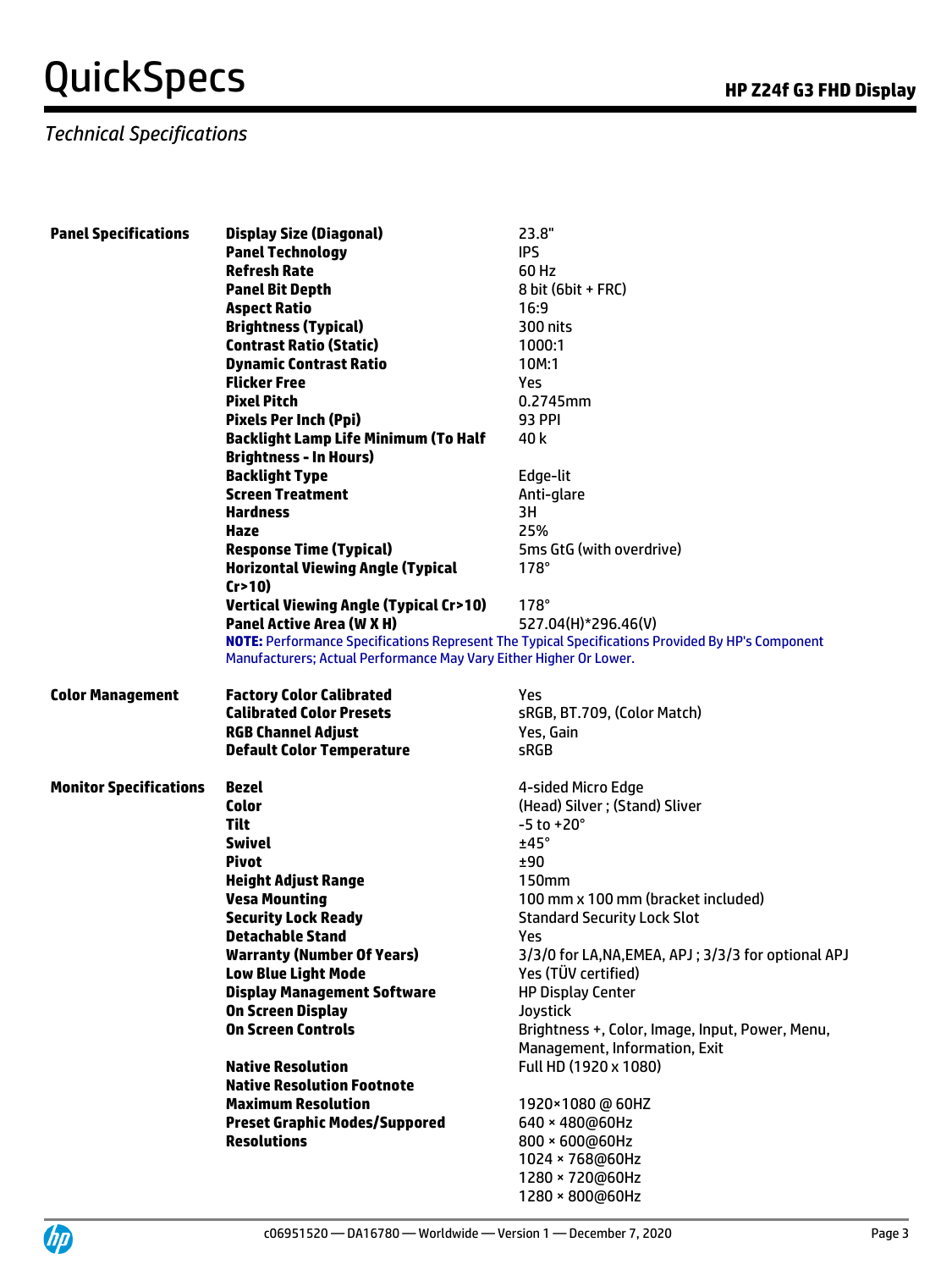### *Technical Specifications*

UP

|                                                      | <b>High Definition Video Formats</b>                        | 1280 × 1024@60Hz<br>1440 × 900@60Hz<br>1600 × 900@60Hz<br>1680 × 1050@60Hz<br>1920 × 1080@60Hz<br>720 × 480p@60Hz<br>720 × 576p@50Hz<br>1280 × 720p@50Hz<br>1280 × 720p@60Hz<br>1920 × 1080p@50Hz |
|------------------------------------------------------|-------------------------------------------------------------|---------------------------------------------------------------------------------------------------------------------------------------------------------------------------------------------------|
|                                                      |                                                             | 1920 × 1080p@60Hz                                                                                                                                                                                 |
|                                                      | <b>Minimum Vertical Scan Rate</b>                           | 50 Hz                                                                                                                                                                                             |
|                                                      | <b>Maximum Vertical Scan Rate</b>                           | 60 Hz                                                                                                                                                                                             |
|                                                      | <b>Minimum Horizontal Scan Rate</b>                         | 30.0 kHz                                                                                                                                                                                          |
|                                                      | <b>Maximum Horizontal Scan Rate</b>                         | 75.0 kHz                                                                                                                                                                                          |
|                                                      | <b>Maximum Pixel Clock</b>                                  | <b>170 MHz</b>                                                                                                                                                                                    |
|                                                      | <b>User-Assignable Function Buttons</b>                     | Yes, 5 buttons                                                                                                                                                                                    |
|                                                      |                                                             | 10 (English, Spanish, German, French, Italian, Netherlands,                                                                                                                                       |
|                                                      | Languages                                                   | Portuguese, Japanese, T-Chinese and S-Chinese)                                                                                                                                                    |
|                                                      |                                                             |                                                                                                                                                                                                   |
| <b>Connector Types</b>                               | DisplayPort™                                                | 1 DisplayPort™ 1.2                                                                                                                                                                                |
|                                                      | DisplayPort™ Out                                            | 1 DisplayPort™ 1.2-out                                                                                                                                                                            |
|                                                      | <b>HDMI</b><br>USB-A                                        | 1 HDMI 1.4                                                                                                                                                                                        |
|                                                      |                                                             | 4 USB-A 3.2 Gen 1                                                                                                                                                                                 |
|                                                      | <b>USB-B (Hub enablement)</b>                               | 1 USB-B                                                                                                                                                                                           |
| <b>Special Features</b>                              | <b>Multi-Stream Transport (Mst)</b>                         | 1                                                                                                                                                                                                 |
| <b>Power &amp; Operating</b>                         | <b>Power Supply</b>                                         | <b>Internal</b>                                                                                                                                                                                   |
| <b>Specs</b>                                         | <b>Power Source</b>                                         | 100 - 240 VAC 50/60 Hz                                                                                                                                                                            |
|                                                      | <b>Power Consumption-MAX</b>                                | 58 W                                                                                                                                                                                              |
|                                                      | <b>Energy Saving/Stand By Mode</b>                          | 0.5W                                                                                                                                                                                              |
|                                                      | <b>Power Consumption- Typical</b>                           | 26 W                                                                                                                                                                                              |
|                                                      | <b>Power Cable Length</b>                                   | 1.9 <sub>m</sub>                                                                                                                                                                                  |
| <b>ENERGY STAR Data</b>                              | <b>Operational Mode at 100 VAC</b>                          | 11.06 W                                                                                                                                                                                           |
|                                                      | <b>Operational Mode at 115 VAC</b>                          | 11.1 W                                                                                                                                                                                            |
|                                                      | <b>Operational Mode at 230 VAC</b>                          | 11.1 W                                                                                                                                                                                            |
|                                                      |                                                             |                                                                                                                                                                                                   |
| <b>EU Energy Efficiency</b><br><b>Class (Ec1062)</b> | <b>On-mode Power Consumption (EC</b><br>1062/2010)          | 12.5 W                                                                                                                                                                                            |
|                                                      | <b>Annual Power Consumption (EC</b>                         | <b>19 kWh</b>                                                                                                                                                                                     |
|                                                      | 1062/2010)<br><b>Energy Efficiency Class (EC 1062/2010)</b> | $A++$                                                                                                                                                                                             |
|                                                      |                                                             |                                                                                                                                                                                                   |
| <b>Operating Conditions</b>                          | <b>Operating Temperature - Celsius</b>                      | $5^\circ - 35^\circ C$                                                                                                                                                                            |
|                                                      | <b>Operating Temperature - Fahrenheit</b>                   | $41^\circ - 95^\circ F$                                                                                                                                                                           |
|                                                      | <b>Non-Operatin Temperature - Celsius</b>                   | $-34^{\circ} - 60^{\circ}$ C                                                                                                                                                                      |
|                                                      | <b>Non-Operating Temperature -</b>                          | $29^{\circ} - 140^{\circ}F$                                                                                                                                                                       |
|                                                      | <b>Fahrenheit</b>                                           |                                                                                                                                                                                                   |
|                                                      | <b>Operating Humidity</b>                                   | 20 - 80% Relative Humidity (non-condensing)                                                                                                                                                       |
|                                                      | <b>Non-Operating Humidity</b>                               | $5 - 95%$                                                                                                                                                                                         |
|                                                      | <b>Operating Altitude</b>                                   | $0 - 5,000$ m (16,400 ft.)                                                                                                                                                                        |
|                                                      | <b>Non-operating Altitude</b>                               | $0 - 12.192$ m (40,000 ft.)                                                                                                                                                                       |
|                                                      |                                                             |                                                                                                                                                                                                   |

**Mercury-free LED display backlighting** Yes, Mercury-free LED backlighting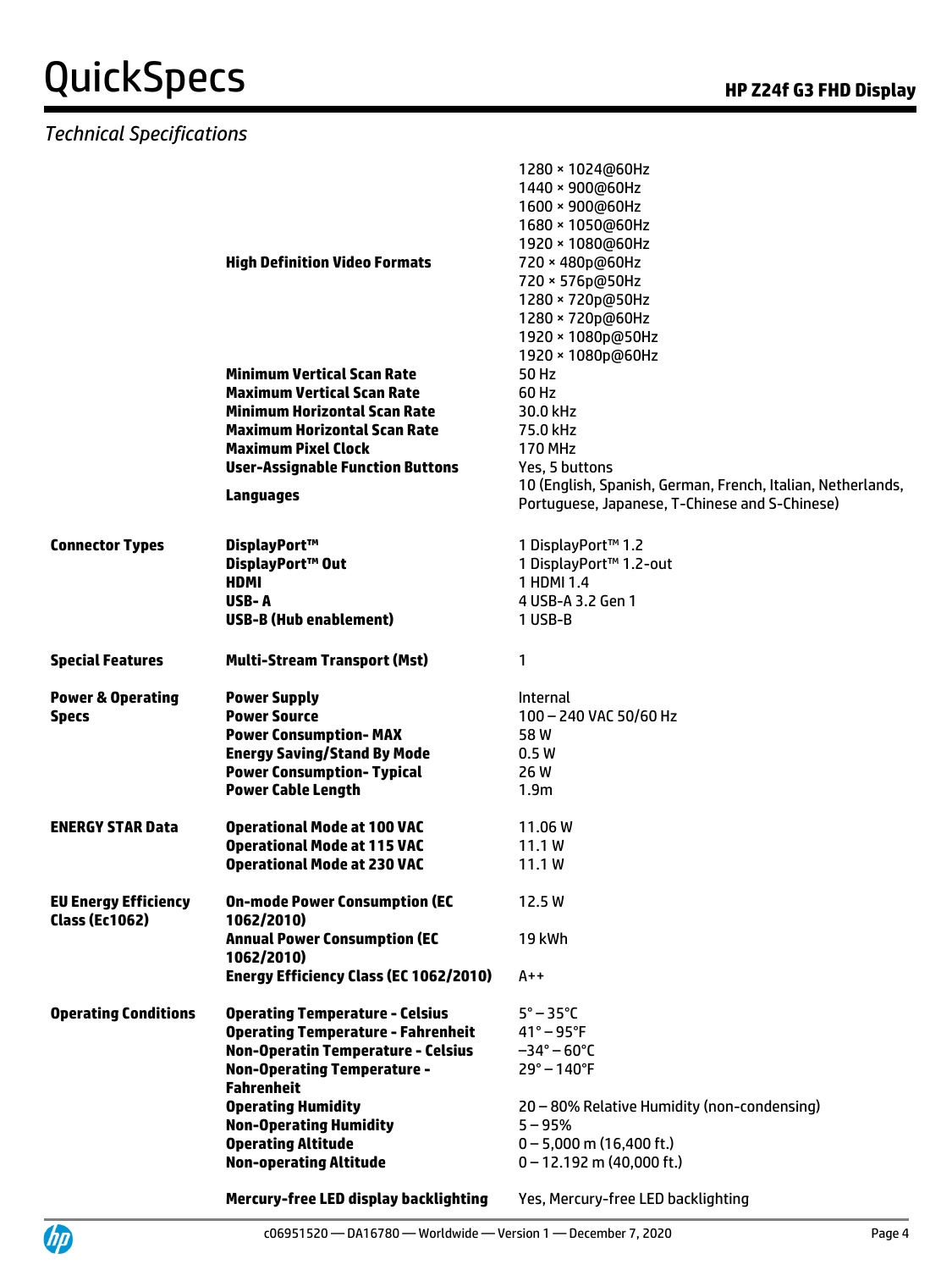### *Technical Specifications*

| <b>Environmental</b>                                 | <b>Arsenic-Free Display Glass</b>                                                           | Yes                                                                                                                                                                                                                                                                                                                                                                          |                                                                                                          |  |
|------------------------------------------------------|---------------------------------------------------------------------------------------------|------------------------------------------------------------------------------------------------------------------------------------------------------------------------------------------------------------------------------------------------------------------------------------------------------------------------------------------------------------------------------|----------------------------------------------------------------------------------------------------------|--|
| <b>Features</b> and<br><b>Certifications</b>         | <b>Low Halogen</b>                                                                          | Yes                                                                                                                                                                                                                                                                                                                                                                          |                                                                                                          |  |
|                                                      | <b>Agency Approvals And Certifications</b>                                                  | WW application<br>CE,CB,KC/KCC/NOM/PSB/EAC/GS/TUV-S/ISO 9241-307/<br>Star/TCO/TCO Certified Edge/VCCI/FCC/BSMI/Vietnam                                                                                                                                                                                                                                                       | Low Blue Light/ BIS/cTUVus/CCC/CEL/CECP/SEPA/Energy<br>MEPS/Australian-New Zealand MEPS/WEEE/UAE/Ukraine |  |
|                                                      | <b>Microsoft WHQL Certification</b>                                                         | Yes<br>Yes                                                                                                                                                                                                                                                                                                                                                                   |                                                                                                          |  |
|                                                      | <b>ENERGY STAR<sup>®</sup> Certified</b>                                                    |                                                                                                                                                                                                                                                                                                                                                                              |                                                                                                          |  |
|                                                      | <b>EPEAT<sup>®</sup> Registered</b><br><b>Regions need to verify by country</b>             | Yes                                                                                                                                                                                                                                                                                                                                                                          |                                                                                                          |  |
|                                                      | <b>China Energy Label</b>                                                                   | <b>CEL Grade 1</b>                                                                                                                                                                                                                                                                                                                                                           |                                                                                                          |  |
|                                                      | <b>TCO Certified Edge</b>                                                                   | Yes                                                                                                                                                                                                                                                                                                                                                                          |                                                                                                          |  |
|                                                      | <b>TCO Certified</b>                                                                        | Yes                                                                                                                                                                                                                                                                                                                                                                          |                                                                                                          |  |
|                                                      | <b>SmartWay Transport Partnership - NA</b><br>only                                          | Yes (NA sku)                                                                                                                                                                                                                                                                                                                                                                 |                                                                                                          |  |
| <b>Contains Recycled</b><br><b>Plastics</b>          | <b>Contains Recycled Plastics</b>                                                           | 80.76%                                                                                                                                                                                                                                                                                                                                                                       |                                                                                                          |  |
|                                                      | <b>Recyclable Packaging (Box, packing</b><br>materials)                                     | 88.76%                                                                                                                                                                                                                                                                                                                                                                       |                                                                                                          |  |
| <b>Unit Product/Package</b><br><b>Specifications</b> | <b>Product Dimensions</b><br>(Unpacked with stand) (W x D x H)                              | 53.84 x 19.5x 48.93 cm                                                                                                                                                                                                                                                                                                                                                       | 21.2x7.68 x 19.26 in                                                                                     |  |
|                                                      | <b>Product Dimensions</b><br>$(Packed)$ $(W \times D \times H)$                             | 62.5 x 37.3 x 14.2 cm                                                                                                                                                                                                                                                                                                                                                        | 24.61 x 14.69 x 5.59 in                                                                                  |  |
|                                                      | <b>Display Head Dimensions</b><br>(Unpacked without stand) (W x D x H)                      | 53.84 x3.85x 31.37 cm                                                                                                                                                                                                                                                                                                                                                        | 21.2x 1.52 x 12.35 in                                                                                    |  |
|                                                      | <b>Base Area Footprint</b><br>$(w \times d$ mm)                                             | 232 X 195 mm                                                                                                                                                                                                                                                                                                                                                                 | 9.13 X 7.7 in                                                                                            |  |
|                                                      | <b>Bezel Measurements - Metric</b>                                                          | Bottom Cover:530.2mm                                                                                                                                                                                                                                                                                                                                                         | Bottom Cover:20.87in                                                                                     |  |
|                                                      | <b>Product Weight</b><br>(Unpacked with stand)                                              | 4.7 kg                                                                                                                                                                                                                                                                                                                                                                       | 10.4 <sub>lb</sub>                                                                                       |  |
|                                                      | <b>Product Weight</b><br>(Packed)                                                           | 7.2 kg                                                                                                                                                                                                                                                                                                                                                                       | 15.6 <sub>lb</sub>                                                                                       |  |
|                                                      | <b>Product Weight</b><br>(Head Only)                                                        | 3.5 kg                                                                                                                                                                                                                                                                                                                                                                       | 7.7 <sub>lb</sub>                                                                                        |  |
| What's in the box?                                   | AC power cord (1.9m) 6.2ft<br>DP Cable (1.8m) 5.9 ft<br>USB type A to B cable (1.8m) 5.9 ft |                                                                                                                                                                                                                                                                                                                                                                              |                                                                                                          |  |
| <b>User Guide and</b><br><b>Warranty Languages</b>   | <b>User Guide Languages</b><br><b>Warranty Languages</b>                                    | English, Arabic, S. Chinese, T. Chinese, Czech, Danish,<br>Dutch, Finnish, French, German, Greek, Hungarian, Italian,<br>Japanese, Kazakh, Korean, Norwegian, Polish, Brazilian<br>Portuguese, Russian, Slovenian, Spanish, Swedish and<br>Turkish.<br>English, Arabic, S. Chinese, T. Chinese, Czech, Danish,<br>Dutch, Finnish, French, German, Greek, Hungarian, Italian, |                                                                                                          |  |
|                                                      |                                                                                             | Japanese, Kazakh, Korean, Norwegian, Polish, Brazilian<br>Portuguese, Russian, Slovenian, Spanish, Swedish and<br>Turkish.                                                                                                                                                                                                                                                   |                                                                                                          |  |

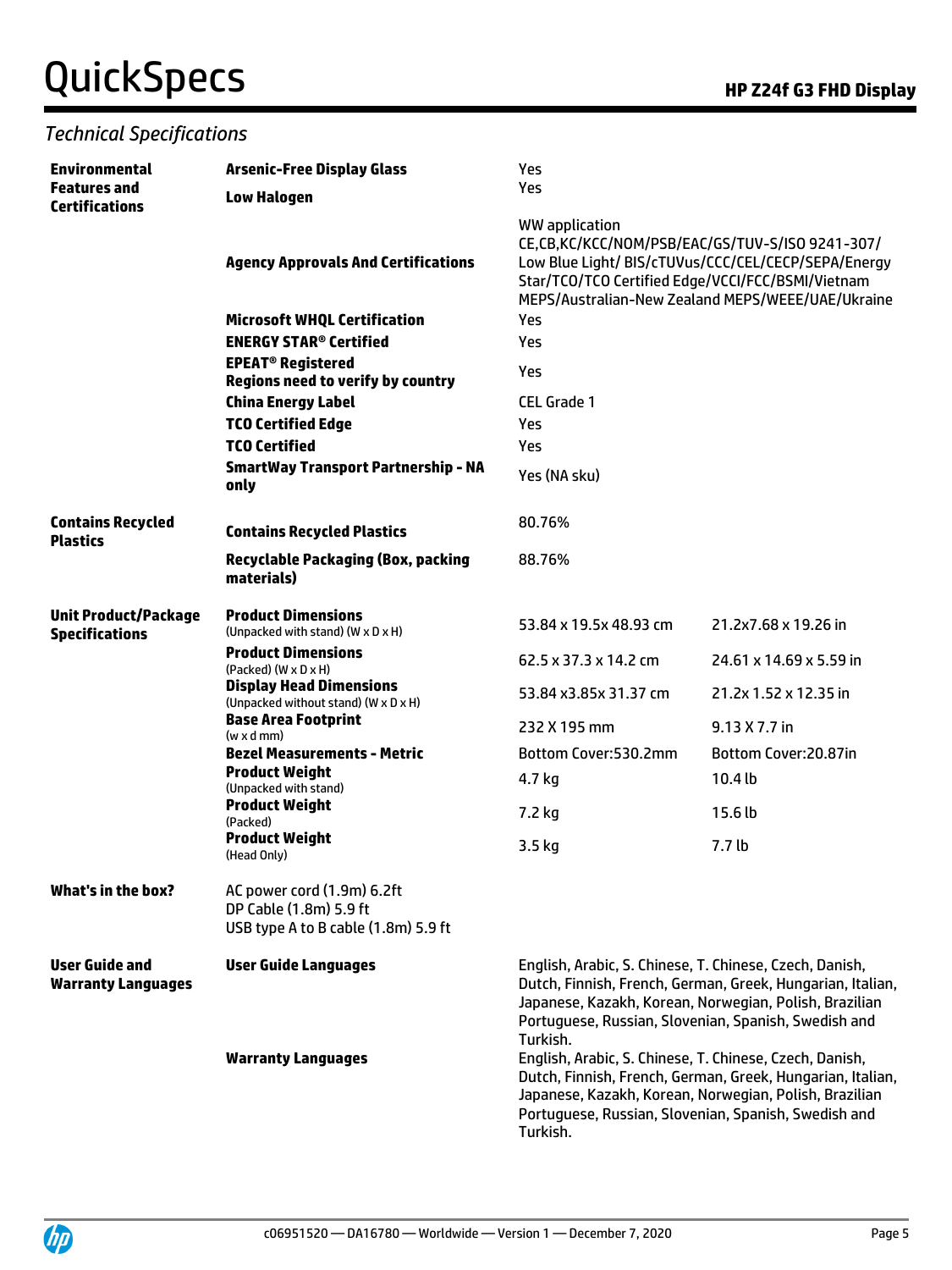# QuickSpecs **Manufature Contract Contract Contract Contract Contract Contract Contract Contract Contract Contract Contract Contract Contract Contract Contract Contract Contract Contract Contract Contract Contract Contract C**

### *Technical Specifications*

Copyright © 2020 HP Development Company, L.P.

The information contained herein is subject to change without notice. The only warranties for HP products are set forth in the express limited warranty statements accompanying such products. Nothing herein should be construed as constituting an additional warranty. HP shall not be liable for technical or editorial errors or omissions contained herein. Microsoft and Windows are registered trademarks or trademarks of Microsoft Corporation in the U.S. and/or other countries. ENERGY STAR is a registered trademark owned by the U.S. Environmental Protection Agency.